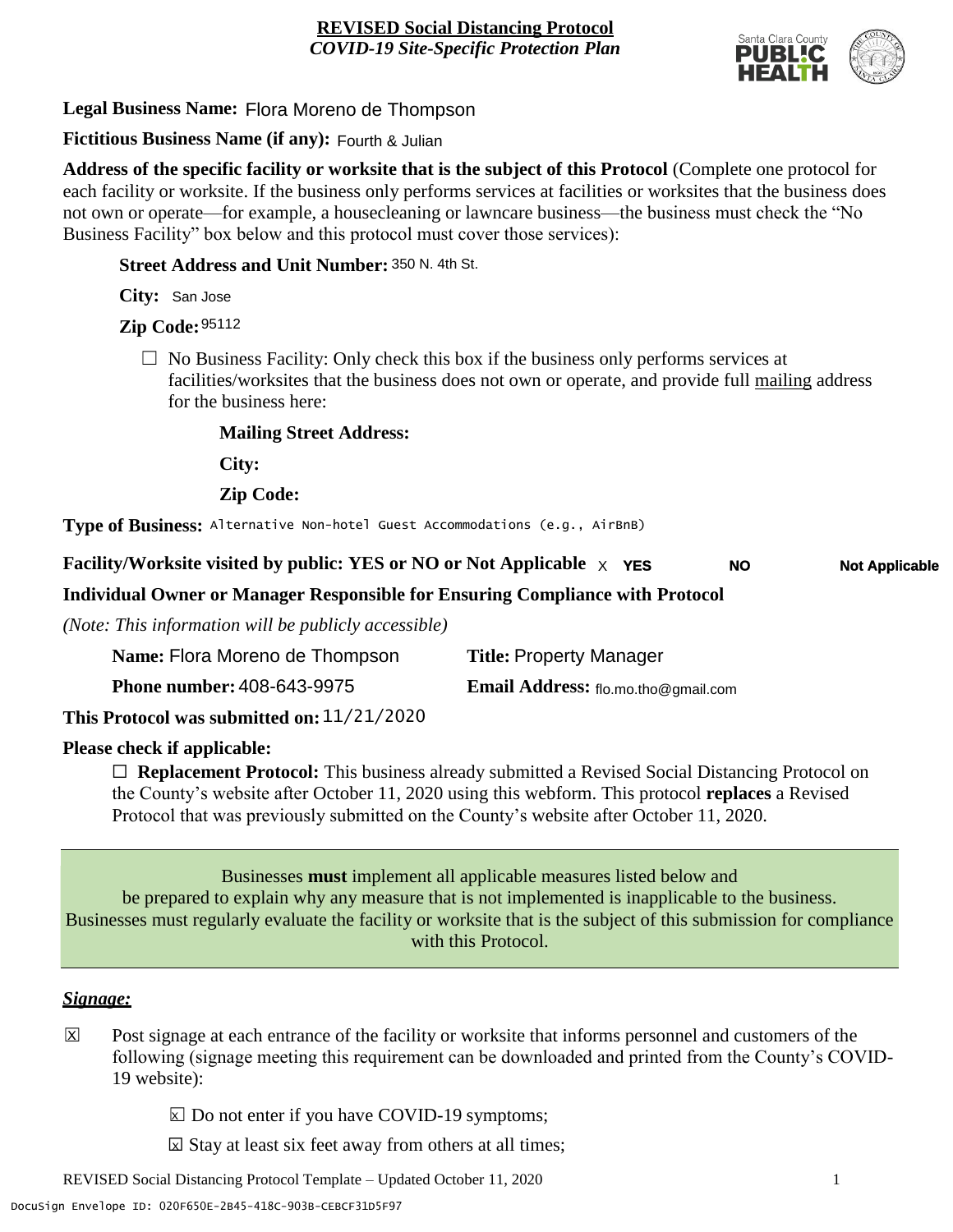

- ☐ Face coverings required to enter (except for very young children, if medically inadvisable, or X for communication by or with people who are hearing impaired);
- ⊠ Cover sneezes and coughs with cloth, tissue, or elbow;
- ⊠ Do not shake hands or engage in unnecessary physical contact.
- Post signage at appropriate locations throughout the facility/worksite reminding everyone to wear face coverings and stay at least six feet away from others. X
- Post a copy of your updated COVID-19 PREPARED Sign and Social Distancing Protocol Visitor Information Sheet at each entrance where they can easily be viewed. These documents will be provided to you electronically when you submit this Revised Social Distancing Protocol.  $\mathbb{Z}$

#### *Personnel Training:*

- After submission, distribute copies of the completed Protocol to all personnel, and train all personnel on this Protocol.  $\mathbf x$
- $\Box$  For businesses that perform services for facilities or worksites that the business does not own or operate, distribute a copy of the completed Protocol to the owner or operator of each facility or worksite where the business performs services.
- Train personnel on basic information regarding COVID-19 from the CDC available at [https://www.cdc.gov/coronavirus/2019-ncov/index.html,](https://www.cdc.gov/coronavirus/2019-ncov/index.html) including how to prevent COVID-19 from spreading, who is especially vulnerable to the disease, and when to seek medical attention.  $\mathsf{X}$
- Train personnel on screening themselves for COVID-19 symptoms, including temperature and/or symptom checks using CDC guidelines available at [https://www.cdc.gov/coronavirus/2019-](https://www.cdc.gov/coronavirus/2019-ncov/symptoms-testing/symptoms.html) [ncov/symptoms-testing/symptoms.html.](https://www.cdc.gov/coronavirus/2019-ncov/symptoms-testing/symptoms.html) https://www.cdc.gov/coronavirus/2019- ncov/symptoms-testing/symptoms.html  $|\mathsf{X}|$
- Train personnel on the need to stay home and get tested if they have a frequent cough, fever, difficulty breathing, chills, muscle or body aches, headache, sore throat, nausea, vomiting, diarrhea, tiredness, or recent loss of taste or smell. Ensure all personnel know they must also stay home if they or someone they live with has been diagnosed with COVID-19, or if they've had close contact with someone diagnosed with COVID-19.  $\overline{\mathsf{x}}$
- Train personnel on County guidance for when it is safe to return to work if they have COVID-19 symptoms, have tested positive for COVID-19, or have had close contact with someone who has tested positive for COVID-19. County guidelines are available at: [https://www.sccgov.org/sites/covid19/Pages/business-guidance.aspx#business\\_safety\\_guidance.](https://www.sccgov.org/sites/covid19/Pages/business-guidance.aspx#business_safety_guidance.) https://www.sccgov.org/sites/covid19/Pages/business-guidance.aspx#business\_safety\_guidance X
- Train personnel on the need for frequent handwashing with soap and water, mandatory face coverings, the importance of social distancing, and other measures required in this Protocol.  $\overline{\mathsf{x}}$
- Train personnel on the importance of getting tested for COVID-19 in accordance with County guidance available at [https://www.sccgov.org/sites/covid19/Pages/covid19-testing.aspx,](https://www.sccgov.org/sites/covid19/Pages/covid19-testing.aspx) and explain that testing is available through their healthcare provider or at free community testing sites [\(www.sccfreetest.org](http://www.sccfreetest.org/) ).  $\vert X \vert$
- Inform personnel that they can report any deficiencies in compliance with Social Distancing Protocol requirements by this business or any other at which they may work at [www.sccCOVIDconcerns.org](http://www.scccovidconcerns.org/) or by calling the County Office of Labor Standards Enforcement Advice Line at 866-870-7725.  $\overline{\mathbf{x}}$
- Inform personnel about employer or government-sponsored leave benefits that personnel may be entitled  $\boxtimes$

REVISED Social Distancing Protocol Template – Updated October 11, 2020 2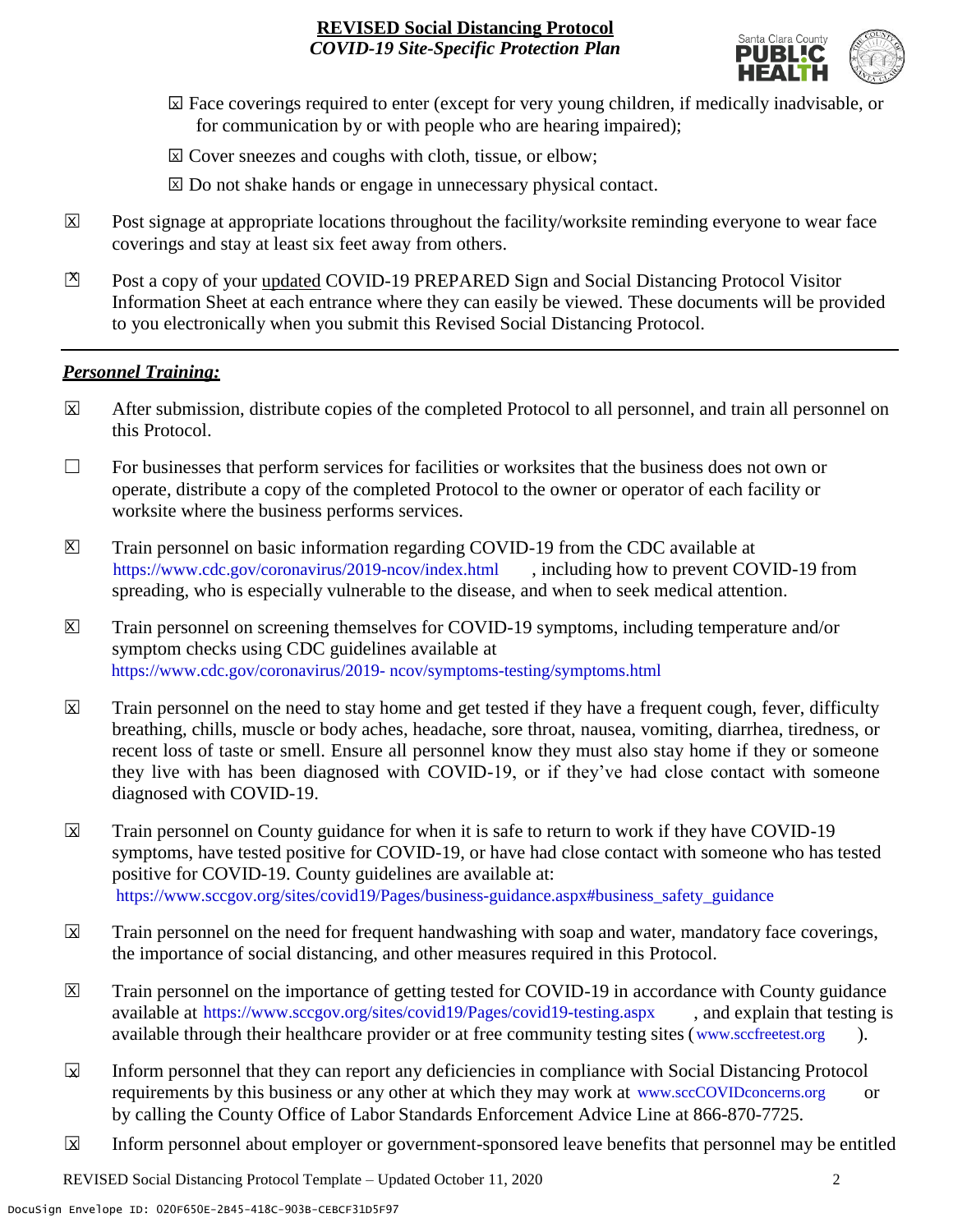

to receive, including those benefits identified at the following address: [https://www.labor.ca.gov/coronavirus2019/#chart.](https://www.labor.ca.gov/coronavirus2019/#chart) https://www.labor.ca.gov/coronavirus2019/#chart

- Train personnel on new or modified COVID-19 safety measures immediately upon updating this Protocol.  $\boxtimes$
- $\Box$  Optional—Describe other measures this business plans to take to train personnel on COVID-19 safety and related issues:

### *Individual Control Measures and Screenings:*

- Maximize the number of personnel who work from home. Businesses must direct all personnel who can perform their assigned work duties from home to do so, and they must prohibit those personnel from performing those work duties at the facility or worksite.  $|\overline{X}|$
- For personnel who are not working from home:  $\boxtimes$ 
	- Direct all workers not to come to work if sick or exhibiting symptoms of COVID-19.  $\overline{\mathbf{x}}$
	- Ask all personnel if they have COVID-19 symptoms at the beginning of each shift, and screen all other people before they enter the facility or worksite. Send personnel home if they report COVID-19 symptoms. (\*Note, temperature screenings with thermometer or thermal scanner are not required, and can increase COVID-19 risk if many employees convene in the same place for temperature screening.) X
	- Require all persons, except those exempted from face covering requirements, to properly wear face coverings at all times in accordance with the California Department of Public Health's mandatory Guidance for the Use of Face Coverings and the Health Officer's Order. Exemptions to the face coverings requirement include very young children, people for whom face coverings are medically inadvisable, or for communication by or with people who are hearing impaired.  $\mathbf{X}$
- ☐ Optional—Describe other measures:

### *Handwashing and Hand-Sanitizing Protocols:*

- Encourage frequent handwashing or use of hand sanitizer and provide frequent breaks for handwashing.  $\mathbf{x}$
- Hand sanitizer and/or soap and water are available at or near the site entrance, at checkout counters, and at various locations throughout the site to enable the public and staff to frequently clean their hands.  $\overline{\mathbf{x}}$
- Handwashing and other sanitary facilities are operational and stocked at all times.  $\mathbf{x}$
- ☐ Optional—Describe other measures:

### *Cleaning and Disinfecting Protocols*

☐ Thoroughly and regularly clean any high traffic areas (including seating areas, break rooms, bathrooms, and other common areas) and frequently disinfect any high-contact surfaces (including doorknobs, handrails, counters, tables, checkout areas, cash registers, telephones, elevator controls, etc.).  $\overline{\mathsf{x}}$ 

REVISED Social Distancing Protocol Template – Updated October 11, 2020 3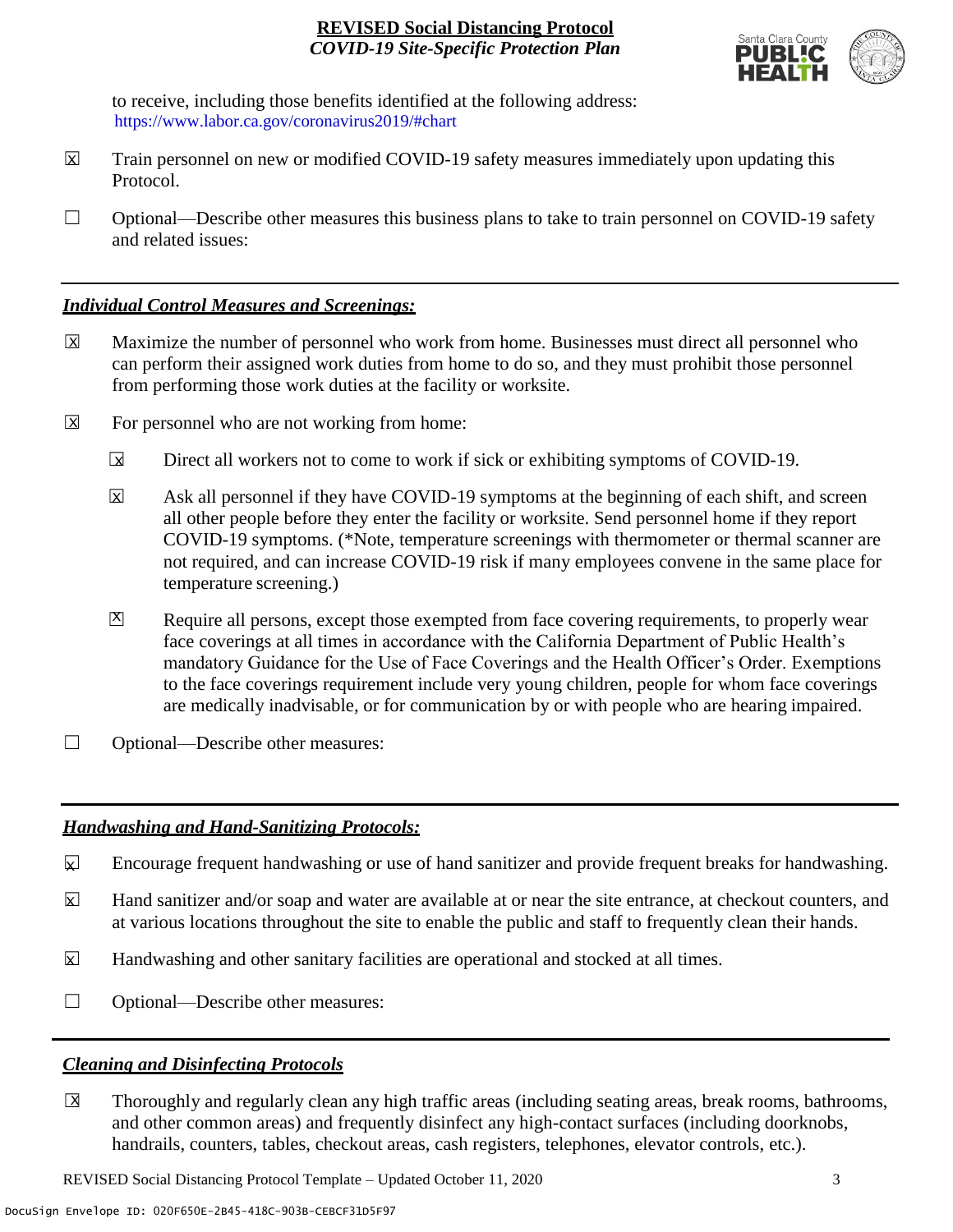

- Disinfecting wipes that are effective against COVID-19 are available for use by customers and personnel near shopping carts and baskets if shopping carts and baskets are used at the facility.  $\boxed{\mathsf{x}}$
- $\Box$  Assign staff to disinfect carts and baskets regularly that are used at the facility if shopping carts and baskets are used at the facility.
- ☐ Disinfect any shared equipment and touchable surfaces like payment portals and pens after each use.
- ☐ Install contactless devices (including contactless payment systems, motion sensor lights, automatic soap and towel dispensers, and contactless timecard systems) if possible.
- $\Box$  Adjust operational hours to provide adequate time for cleaning and stocking with social distancing, and provide time for any workers to clean between shifts.
- To improve ventilation, filtration, and outdoor air exchange:  $\overline{\mathsf{x}}$ 
	- $\boxtimes$  Evaluate HVAC system (if applicable) to make sure it is properly functioning, and have it regularly serviced.
	- $\boxtimes$  Consider upgrades to HVAC and building air filtration systems and implement any feasible improvements to these systems (for example, to enhance air filtration efficiency and increase the percentage of outdoor air through the HVAC system).
	- $\boxdot$  Open windows and doors throughout the facility when environmental, building, and safety conditions allow.
- ☐ Optional—Describe other measures:

### *Measures to Maintain Social Distancing:*

- Limit the number of people in the facility/worksite to allow adequate social distancing (six feet minimum) at all times and to comply with any applicable capacity restrictions in the Health Officer Order.  $\mathbf{r}$ 
	- $\boxtimes$  Review, comply with, and enforce any applicable capacity limitations for the facility, following all instructions listed at www.sccgov.org/covidcapacity
- Designate a staff person to ensure that the maximum number of occupants is not exceeded, that all persons are wearing face coverings if required by the Health Officer Order, and that people entering comply with other provisions of this Protocol. Ensure that this person is more than six feet away from others to maintain adequate social distance.  $\overline{\mathsf{x}}$
- Require that all persons at the facility/worksite stay at least six feet away from all other persons, except as strictly necessary to perform job functions. X
- $\Box$  Place tape or other markings at least six feet apart in customer line areas inside the store and on sidewalks at public entrances with signs directing customers to use the markings to maintain social distance.
- ☐ If feasible, increase remote (online and telephone) purchasing, delivery, and curbside pickup service options.  $\overline{X}$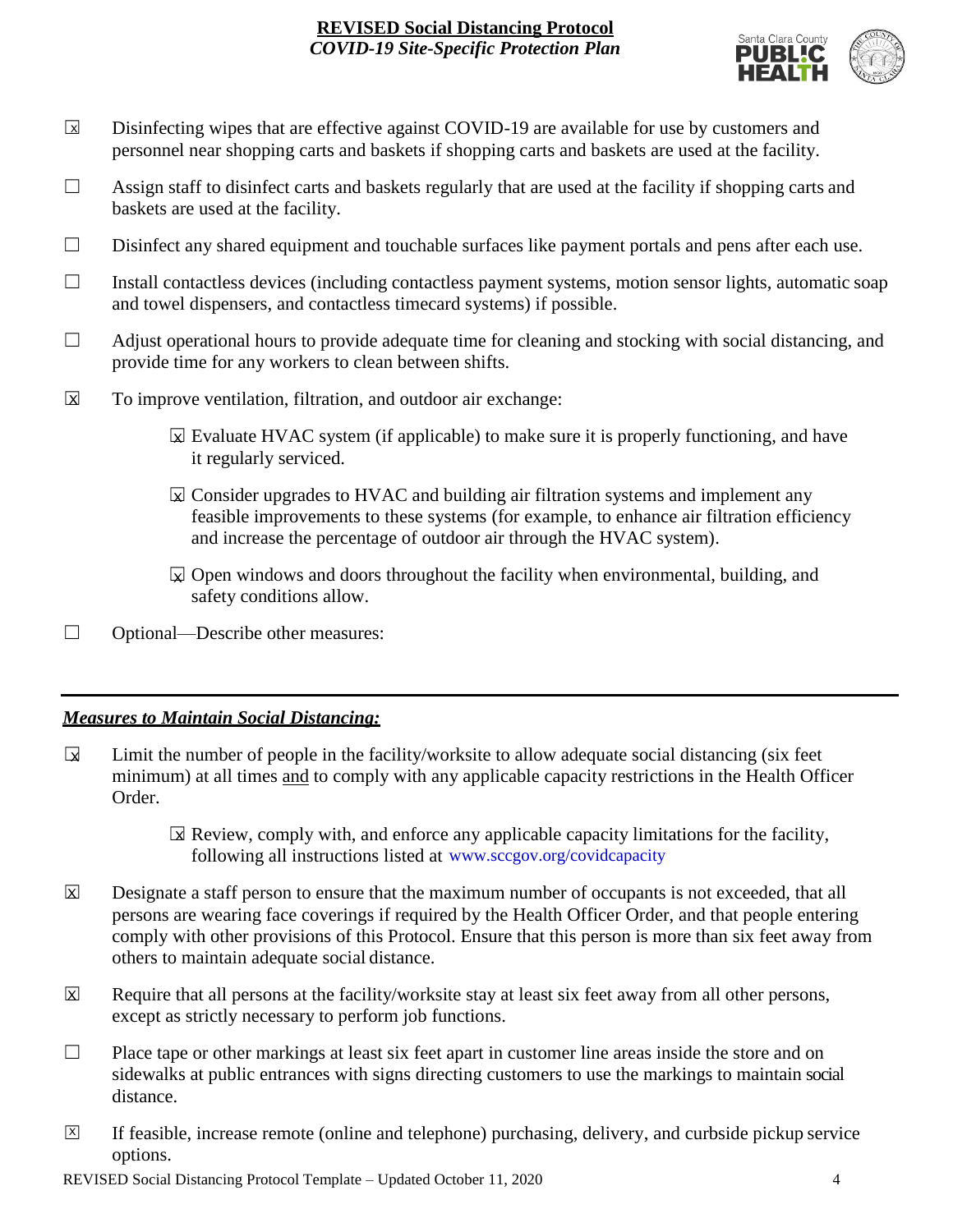

- $\Box$  Separate order areas from delivery areas to prevent customers from gathering.
- $\Box$  Minimize any in-person meetings and adjust those that are necessary to ensure adequate social distancing.
- $\Box$  Stagger personnel breaks, in compliance with wage and hour regulations, to reduce the number of workers taking breaks together.
- $\Box$  Where possible, create outdoor break areas with shade covers as a substitute for indoor break areas. Encourage staff to eat their meals and take their breaks socially distanced outdoors when conditions allow.
- ☐ Limit access to or close indoor break rooms to encourage use of outdoor break areas and prevent crowding. Discourage or prohibit eating or drinking in small, enclosed break rooms if less risky alternative areas exist for staff to take their meals (such as outdoors or socially distanced at individual workstations).
- $\Box$  Require workers to maintain 6-foot social distance at all times while on breaks, and preferably more distance if eating or drinking. Reconfigure break areas to facilitate social distancing.
- $\Box$  Maximize the use of outdoor space for interactions or transactions with customers to minimize the time that customers and personnel are indoors, particularly when in close proximity to one another.
- ☐ Optional—Describe other measures:

#### *Procedure if a Person at the Facility/Worksite Tests Positive for COVID-19*

- $\boxtimes$  Review and comply with all measures listed at [www.sccsafeworkplace.org](http://www.sccsafeworkplace.org/) in the event of a confirmed case of COVID-19 amongst personnel.
- ☐ Create, and post in an area easily viewable by personnel, a plan to comply with all applicable in the event of a confirmed case of COVID-19 amongst personnel. Depending on the type of facility, these measures will likely include, among others: measures listed at www.sccsafeworkplace.org  $\overline{X}$ 
	- Immediately removing the infected person from the facility/worksite and ensuring they are no longer occupying the same space as any other personnel.  $\vert X \vert$
	- Instructing the infected person to stay home and isolate in accordance with the instructions listed at [www.sccsafeworkplace.org.](file:///C:/Users/raphael.rajendra/AppData/Local/Microsoft/Windows/INetCache/Content.Outlook/PTLHNOTE/www.sccsafeworkplace.org) www.sccsafeworkplace.org X
	- Notifying the County Public Health Department within four hours of learning of the positive case by following the instructions at www.sccsafeworkplace.org  $\overline{X}$
	- Identifying any workers (and customers, if known) who had close contact with the infected person.  $\overline{\mathsf{x}}$
	- Complying immediately with any case investigation, contact tracing, and worksite investigation measures by the County Public Health Department. This will include providing the names, addresses, phone numbers, and work dates and times for close contacts of the infected person, which employers are required by law to provide to the County Public Health Department upon request.  $\boxed{\mathsf{X}}$

REVISED Social Distancing Protocol Template – Updated October 11, 2020 5 Excluding all close contacts from the facility/worksite or any other jobsite in accordance with  $\sqrt{X}$